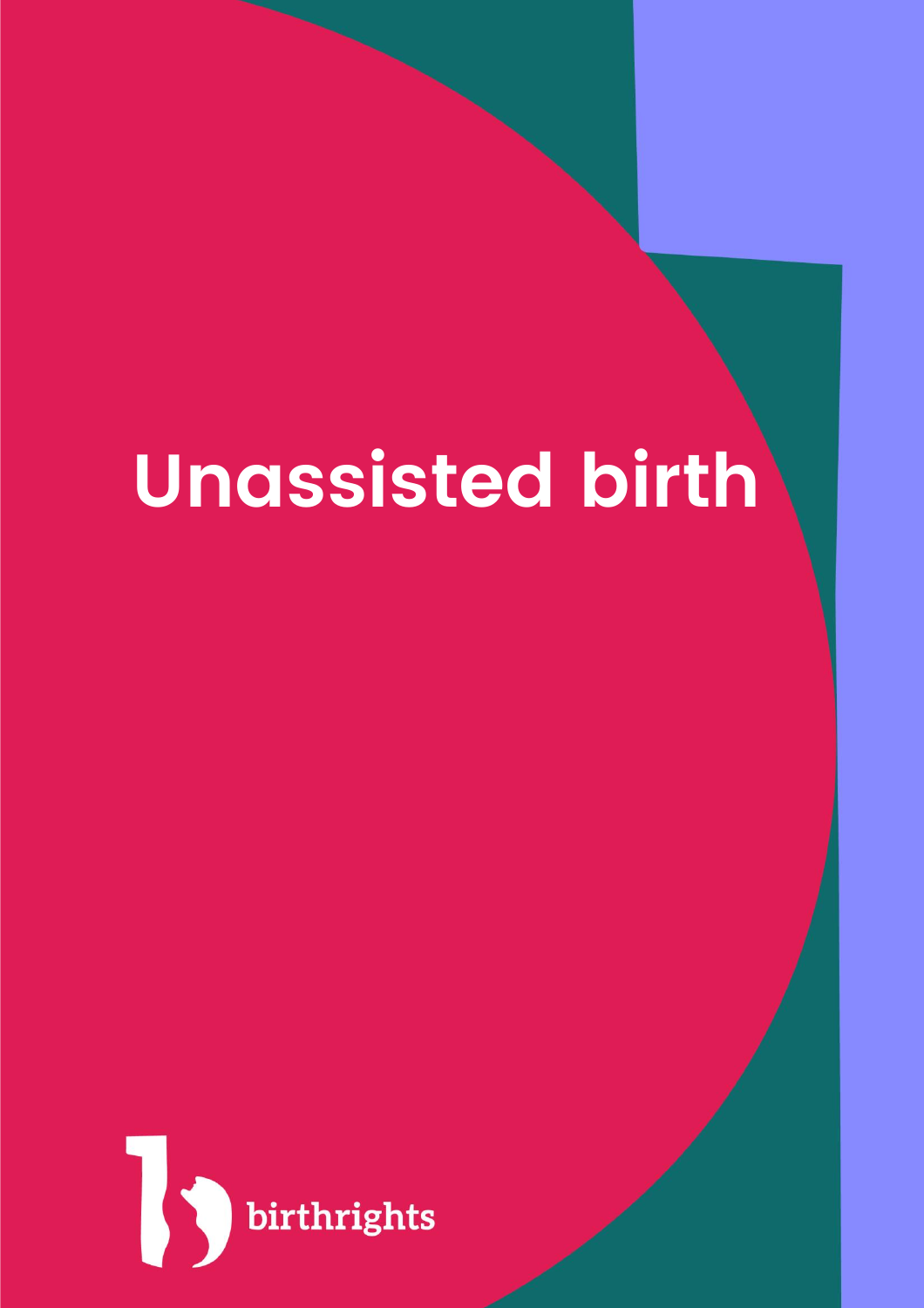## **Unassisted birth**

#### **What is unassisted birth?**

Unassisted birth is often called 'free birth'. It means deciding to give birth at home or somewhere else without the help of a healthcare professional such as a midwife.

Unassisted birth does not mean giving birth at home before the midwife you planned had time to arrive. This is called 'born before arrival'.

You can have other people with you at an unassisted birth such as members of your family or a doula.

#### **Is it legal to give birth without assistance?**

Yes. You do not have to accept any medical or midwifery care or treatment during childbirth.

No one can make you accept care unless you do not have the mental capacity to make decisions for yourself, and this is very rare.

You can read more about consent and about mental capacity on our factsheets *Consenting to treatment* and *Mental capacity and maternity care.* 

#### **Will I be referred to social services for giving birth without assistance?**

Some healthcare professionals may believe that you are placing your unborn child at risk by deciding to have an unassisted birth. They may think that this raises a 'child protection' or a 'safeguarding' issue. They may threaten to refer you and your baby to social services.

Healthcare professionals should not refer you to social services solely because you decided not to have medical support

during your labour. You are legally allowed to turn down medical support.

They should only refer you to social services if they have carried out an assessment that shows your child is at risk of significant harm after it is born.

If a healthcare professional decides to refer you to social services because you decided not to have medical assistance during labour, social services have to decide whether to accept the referral. If they do accept it, they must carry out an initial assessment to see if they need to take action within one working day. If the social worker thinks they need to take action they must then complete an assessment (called a pre-birth assessment if your child has not been born) within 45 days.

● You can read more on our factsheet *[Social services and maternity care.](https://www.birthrights.org.uk/factsheets/social-services-and-maternity-care/)*

If the baby requires medical attention because they are unwell when they are born, and you do not seek medical assistance, then this is likely to be considered a safeguarding issue.

#### **Can my birth partner be prosecuted for supporting me?**

Your birth partner can support you but must not act as your midwife.

It is a criminal offence throughout the UK for anyone other than a registered midwife or doctor to 'attend' someone during childbirth.

This means that your birth partner must not perform midwifery functions such as monitoring the progress of your labour but it is not intended to stop your partner supporting you. For example, your partner can 'catch' the baby and make sure the cord is not around their neck, and help you to place the baby onto you. They cannot do anything that you would need to be a qualified midwife to do, such as an episiotomy (a cut made during birth